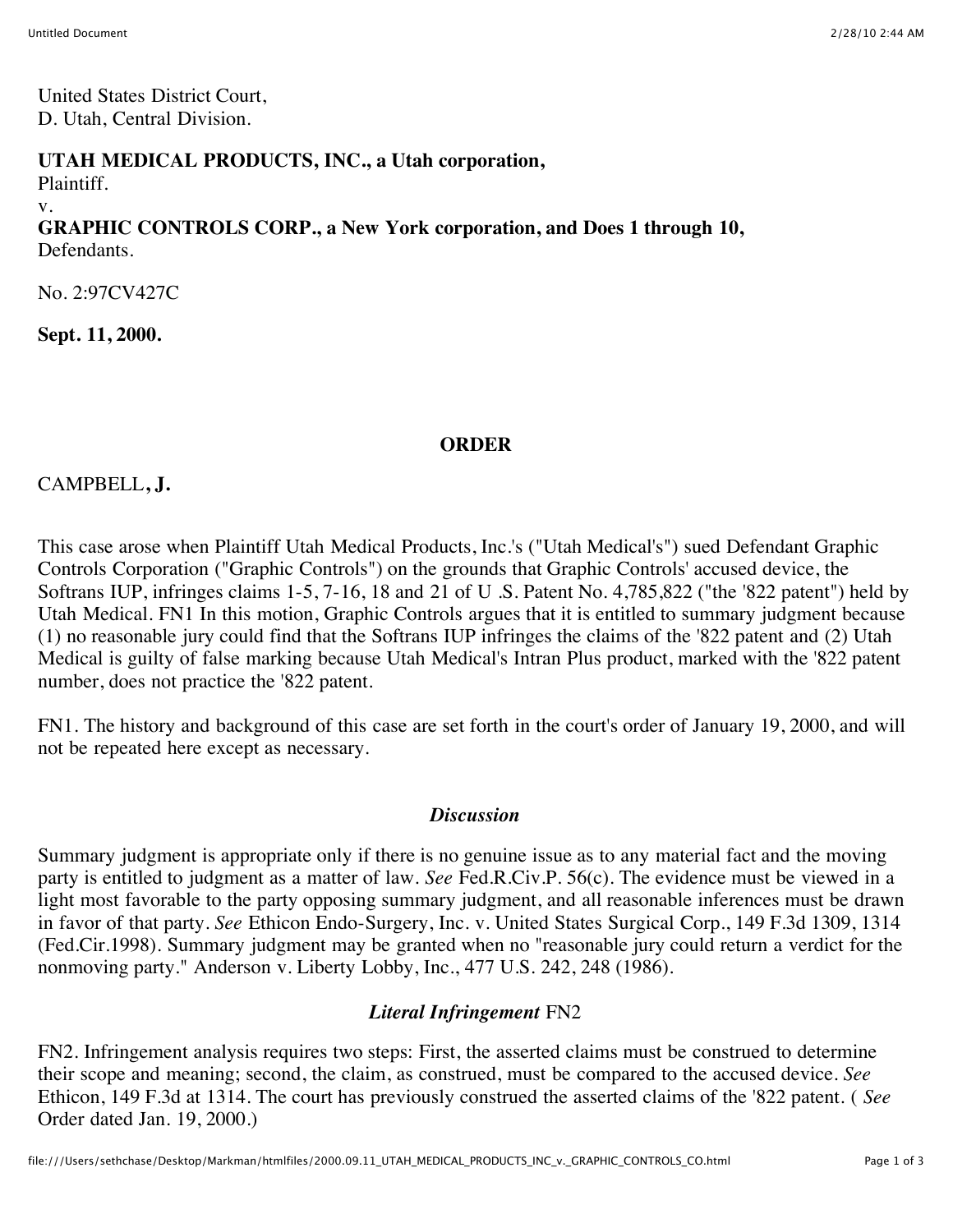"A claim limitation written in means-plus function form, reciting a function to be performed rather than definite structure, is subject to the requirements of 35 U.S.C. s. 112, para. 6." Odetics, Inc. v. Storage Tech. Corp., 185 F.3d 1259, 1266 (Fed.Cir.1999).

Literal infringement of a s. 112, para. 6 limitation requires that the relevant structure in the accused device perform the identical function recited in the claim and be identical or equivalent to the corresponding structure in the specification.... Functional identity and either structural identity or equivalence are both necessary.

## *Id.* (internal citations omitted).

The dispositive question raised in this motion is whether a reasonable jury could find that the Softrans plastic cable is equivalent to the stylet disclosed by the '822 patent as the stiffener means. FN3 Graphic Controls argues that it is entitled to summary judgment because the plastic cable in its device is not a separate component from the electrical cable means but is, in fact, the same structure as the electrical cable means. FN4 According to Graphic Controls, then, no reasonable jury could find that the plastic cable is equivalent to the stiffener means of the '822 patent.

FN3. In the January 19, 2000 Markman Order, this court construed stiffener means as a "stylet, or its equivalent structure, is a separate component *from* the cable means but must be permanently encased within the cable means." (Order dated Jan. 19, 2000 at 9) (emphasis added.) That construction is amended to change the word "from" to "of."

FN4. There is no genuine dispute that the stiffener means of the '822 patent and the Softrans IUP perform the identical function, that is, "imparting a desired degree of rigidity to said electrical cable means to facilitate intracompartmental insertion of said transducer using said electrical cable means." (Order dated Jan. 19, 2000 at 3.)

In response, Utah Medical has offered evidence, primarily the affidavit of its expert, Robert W. Hitchcock, that the plastic cable of the Softrans IUP is structurally equivalent to the stylet of the '822 patent. According to Hitchcock, the plastic of the Softrans cable has been made sufficiently stiff so it can be inserted without a guide tube. In addition, Hitchcock stated that at the time the '822 patent was issued, a person of ordinary skill in the medical device field would have known that this method of stiffening was interchangeable with the use of a stylet. Finally, Hitchcock expressed his opinion that the method used for stiffening the Softrans IUP was an insubstantial change from the stiffener means of the '822 patent and performs the exact function in substantially the same way to achieve substantially the same result.

Graphic Controls relies, in part, on Dolly, Inc. v. Spalding & Evenflo Cos., 16 F.3d 394 (Fed.Cir.1994) in support of its argument that the stiffener means must be a separate structure from the electrical cable means. The holding and language in *Dolly* do seem to favor Graphic Controls' position. In *Dolly,* the patent was directed to a child's booster chair and recited a rigid frame, separate from the back, seat and side panels. The Federal Circuit held that the accused device, the "Snack & Play" child's chair, which did not have a separate rigid frame, could not infringe under the doctrine of equivalents. According to the Federal Circuit